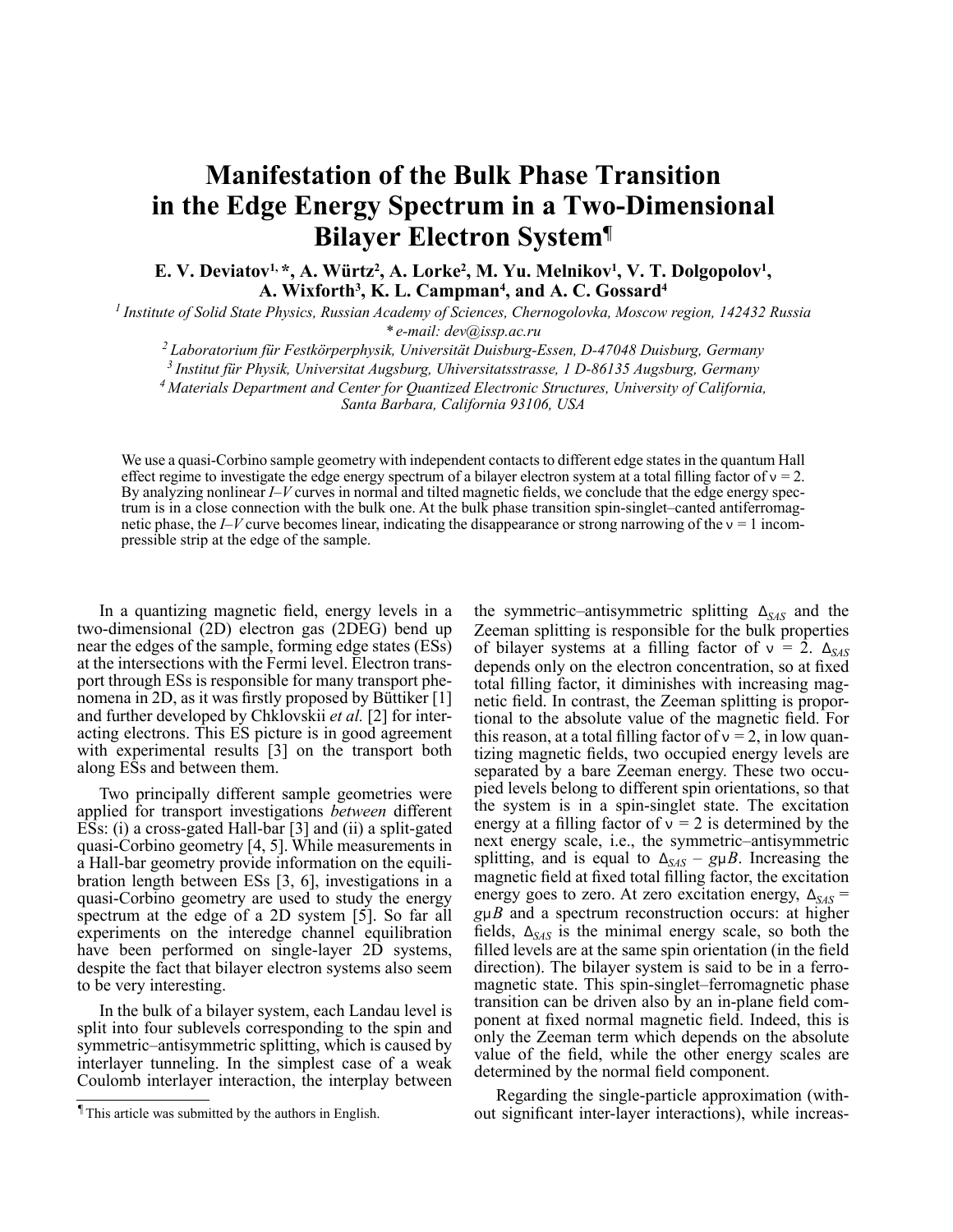

**Fig. 1.** Quantum well subband diagram at zero gate voltage (solid line) and at twice smaller electron conservation (dashed line) as calculated from the growth sequence of the structure (calculated using Poisson–Schrodinger solver by G. Snider). Inset shows the capacitance of the sample in dependence on the gate voltage calculated from the subband diagram (dashed) and measured in the experiment (solid). The magnetic field is zero.

ing the Zeernan splitting, the bilayer system at a filling factor of  $v = 2$  undergoes a direct phase transition from a spin-singlet to a ferromagnetic state [7] at a critical magnetic field of  $B_c = \Delta_{SAS}/g\mu$ . However, in experiments with high interlayer Coulomb interaction [8, 9] (the distance between the layers is comparable to the magnetic length), the transition point is significantly shifted to lower fields. This was understood as a manifestation of many-body effects [10–12]. It was shown theoretically that the interlayer Coulomb interaction shifts the transition point to a value of  $\mu g B_c \approx \Delta_{SAS}^2 / E_c$ , where  $E_c$  is the Coulomb energy. At the field  $B_c$ , a transition from the spin-singlet to a novel canted antiferromagnetic state now occurs. In this new phase, electron spins in both layers are canted from the field direction due to the Coulomb interaction. This bulk phase was experimentally investigated [8, 9] and the obtained results are in good agreement with theoretical predictions [10–12].

The situation at the sample edge is expected to be more complicated. The ES structure is determined by both the edge potential and the bulk spectrum of a bilayer system. The latter can be very complicated even for the simplest situation of a total filling factor of  $v = 2$ in the bulk [7–9, 13]. Moreover, the excitation spectrum is strongly dependent on the local filling factor, which varies widely at the sample edge. For these reasons, even a systematic of the excitations at the edge is unknown *ab initio*.

Here, we use a quasi-Corbino sample geometry to investigate the edge spectrum of excitations at a total filling factor of  $v = 2$  in a bilayer electron system in normal and tilted magnetic fields while approaching the bulk phase transition from a spin-singlet to a canted antiferromagnetic state. At the bulk transition point, the *I*–*V* curve becomes linear, indicating a strong narrowing of the incompressible strip between two ESs.

Our bilayer structures are grown by molecular beam epitaxy on a semi-insulating GaAs substrate. The active layers form a 760 Å wide parabolic quantum well. In the center of the well, a three-monolayer-thick AlAs sheet is grown which serves as a tunnel barrier between both parts on either side. The symmetrically doped well is capped by 600-Å  $Al_xGa_{1-x}As$  ( $x = 0.3$ ) and 40-Å GaAslayers. The symmetric–antisymmetric splitting in the bilayer electron system as determined from far infrared measurements and model calculations [14] is equal to  $\Delta_{SAS} = 1.3$  meV.

At zero gate voltage, the quantum well is practically symmetric, see Fig. 1 (solid line). It contains 4.2  $\times$  $10^{11}$  cm<sup>-2</sup> electrons, which are distributed in both parts of the well. Applying a negative voltage to the gate makes the potential relief asymmetric (see Fig. 1, dashed line), indicating the depletion of the upper electron layer at low enough voltages.

This is illustrated in the inset to Fig. 1, where both measured (solid) and calculated (dashed) capacitances are shown as a function of the gate voltage in zero magnetic field. At the point of the abrupt changing of the capacitance (bilayer onset,  $V_{on} = -0.3 \text{ V}$ ), electrons are leaving the top part of the well and the distance between the gate and the 2D system is enlarged.

Samples are patterned in a quasi-Corbino geometry [5] (see Fig. 2). The square-shaped mesa has a rectangular etched region inside. Ohmic contacts are made to the inner and outer edges of the mesa (each of the contacts is connected to both electron systems in the two parts of the well). The top gate does not completely encircle the inner etched region but leaves uncovered a narrow  $(3 \mu m)$  strip (gate-gap) of 2DEG at the outer edge of the sample.

At integer total filling factor  $v = 2$ , edge channels are running along the etched edges of the sample (see Fig. 2). Depleting the electron system under the gate to a smaller integer filling factor  $g = 1$  (as shown in the figure), one channel is reflected at the gate edge and redirected to the outer edge of the sample. In the gate-gap region, ESs originating from different contacts run in parallel along the outer (etched) edge of the sample, at a distance determined by the gate-gap width. Thus, the applied geometry allows us to separately contact ESs with different spin and layer indices and bring them into an interaction at a controllable length.

In our experimental setup, one of the inner contacts is always grounded. We apply a dc current to one outer ohmic contact and measure the dc voltage drop between two remaining inner and outer contacts. To increase the Zeeman splitting with respect to other energy scales, in our bilayer structure, we apply an inplane magnetic field at fixed normal field by tilting the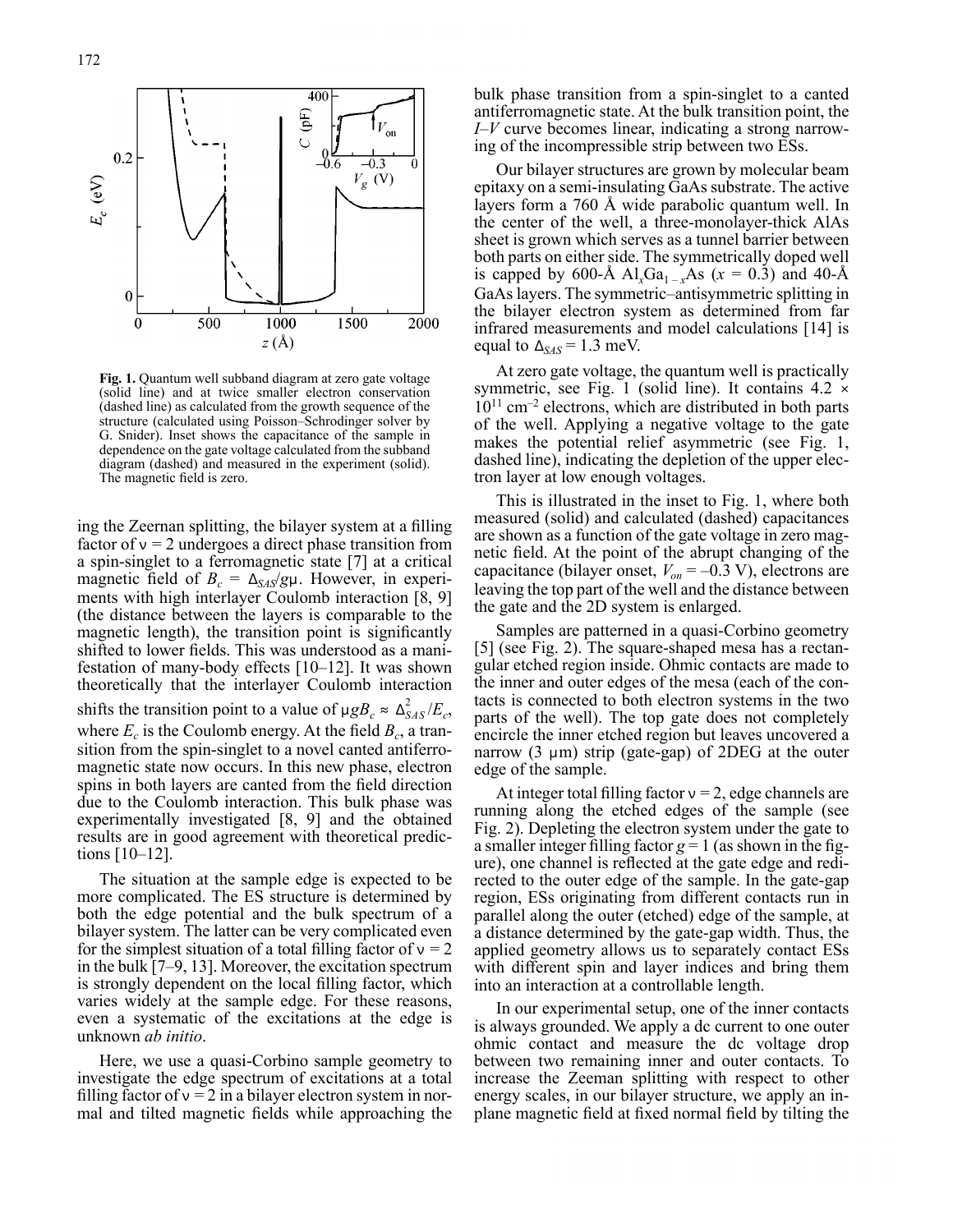sample. Experiments are performed at a temperature of 30 mK in magnetic field up to 14 T.

Measured *I*–*V* curves are presented in Fig. 3 for normal and tilted magnetic fields for a filling factor of  $v = 2$ in the gate gap and  $g = 1$  under the gate.

In normal magnetic field, the obtained *I*–*V* curve is of a diode-like form. It is nonlinear and consists of two branches, which starts from corresponding onset voltages—positive  $V_{th}^{+}$  and negative  $V_{th}^{-}$  thresholds. In between these thresholds, the current is practically zero. The positive branch of *I*–*V* is close to linear and characterized by low resistance. In contrast, the negative branch is strongly nonlinear and of higher resistance, see Fig. 3.

In normal magnetic field, the positive threshold  $V_{\text{th}}^{\dagger}$ is close to the bare Zeeman splitting (0.21 meV in a field of 8.7 T). The negative threshold is one order of magnitude higher ( $V_{th}$  is about 2 meV) and corresponds to ∆<sub>*SAS*</sub> in our bilayer structure. In both cases, it is a problem to estimate the experimental accuracy the exact value of the threshold depends on the determination method. For example, the positive threshold we can define either by an extrapolation from high currents or as the voltage at which a significant current appears. These values are slightly different, as can be seen from Fig. 3. For the negative threshold, the second method seems to be more appropriate because of the strong nonlinear form of the curve. Nevertheless all relevant energy scales in a bilayer system (Zeeman splitting, symmetric–antisymmetric splitting, and a cyclotron splitting, which is about 15 meV here) are very different, so it is easy to assign a threshold to the appropriate spectral gap.

Both threshold voltages are strongly dependent on the in-plane field, see Fig. 3. They are diminishing with increasing in-plane field and disappear at a tilt angle of θ = 45°. A calculated *I–V* trace for the case of full equilibration between two ESs is also shown in Fig. 3 (dash– dot line) for the comparison with  $\theta = 45^\circ$  data. It can be seen that, despite disappearance of the threshold voltages at  $\theta = 45^{\circ}$ , the experimental curve is still slightly nonlinear.

The curves in Fig. 3 are given for two sweep directions—from positive to negative currents and vice versa. A small hysteresis can be seen. It is a maximum in normal magnetic field, becomes smaller at a tilt angle of  $\theta$  = 30°, and disappears at  $\theta$  = 45°. This hysteresis is a key feature for transport between two spin-split ESs [15–17]—for some electrons, spin flip is accompanied by nuclear spin flop. The hysteresis is an effect of the high nuclear relaxation time (for a thorough discussion, see [17]).

The dramatic influence of the in-plane magnetic field on the experimental *I–V* traces can also be seen from Fig. 4a. It demonstrates *I–V* curves in a much wider current/voltage range. The experimental nonlin-

**Fig. 2.** Schematic diagram of the pseudo-Corbino geometry. Contacts are positioned along the etched edges of the ringshaped mesa (thick outline). The shaded area represents the Schottky gate. Arrows indicate the direction of electron drift in the edge channels for filling factors of  $v = 2$  in the ungated regions and  $g = 1$  under the gate.

**TELEVISION** 

10

 $V_{\text{th}}$ 

 $V_{\text{th}}$ 

 $-10$ 

 $\overline{0}$ 

 $(200)$  $-2$ 



 $\overline{0}$ 

ear *I–V* curves are clearly flattening when the in-plane field increases. At a tilt angle of  $\theta = 45^{\circ}$ , even the curve shape is very different from the normal field case.

The described behavior is totally different from that of a single-layer structure, where no influence of the in-

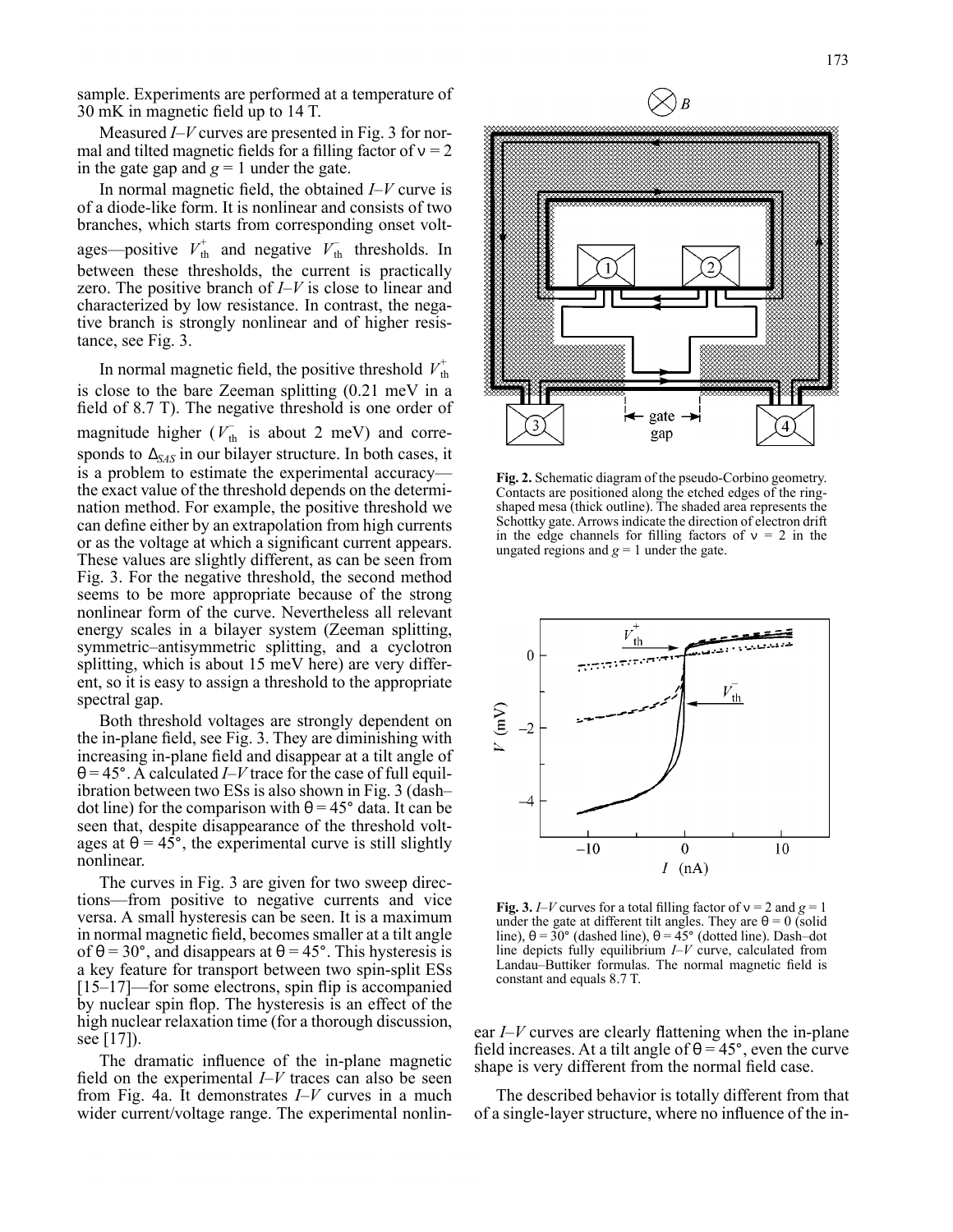

**Fig.** 4. *I–V* curves for a total filling factor of  $v = 2$  and  $g = 1$ under the gate at different tilt angles in a wide current/voltage range. (a) The present bilayer system. The tilt angles are θ = 0 (solid line), θ = 30° (dashed line), θ = 45° (dotted line). (b) A single-layer heterostructure, discussed in [17]. The tilt angles are  $\theta = 0$  (squares),  $\theta = 30^{\circ}$  (circles),  $\theta = 45^{\circ}$ (up triangles),  $\theta = 60^{\circ}$  (down triangles).

plane magnetic field on the nonlinear *I–V* curves can be observed [17]. To demonstrate it in comparison with the bilayer data, we present in Fig. 4b *I–V* curves for a single-layer structure [17] at different tilt angles. Because of high hysteresis in a single-layer case, these curves are obtained by waiting for 10 min at each point to have time-independent *I–V* curves. From both the values of the thresholds and tilted field behavior, we should conclude that bilayer properties are important in the present experiment.

Using the gated part of the sample for magnetocapacitance measurements, we reproduced the previously obtained results [9, 13] on the bulk bilayer spectrum at a total filling factor of  $v = 2$  in normal and tilted magnetic fields: (i) In normal magnetic field, the bulk activation energy, obtained from the magnetocapacitance, is close to the single-particle ∆*SAS* . (ii) While increasing the in-plane magnetic field component, the bulk bilayer system goes to the transition into the canted antiferromagnetic phase. This phase transition is characterized



**Fig. 5.** Energy subband diagram of the sample edge in the gate gap for filling factors of  $v = 2$  and  $g = 1$ . (a) No voltage *V* applied between the inner and outer ESs. (b)  $V > 0$ , in the situation shown, the outer ES is shifted down in energy by  $eV = -|g|\mu_B B$ ; (c)  $V < 0$ , here the energy shift is  $eV > 0$ . (d) Sketch of the compressible strips in the gate-gap region. Arrows in Figs. 5b and 5c indicate new ways for electron relaxation opening up at high potential imbalance.

by the appearance of a deep minimum in the activation energy at a tilt angle of  $\theta = 45^{\circ}$ .

Let us start the discussion from the case of normal magnetic field. The bulk bilayer system at a filling factor of  $v = 2$  is in a spin-singlet state [13] and is far from the phase transition point. The energy structure in the bulk at a filling factor of  $v = 2$  can therefore be depicted in a single-particle approximation as two filled quantum levels under the Fermi energy separated by the Zeeman gap. The energy level structure is depicted in Fig. 5a in the gate-gap region. Approaching the sample edge, two occupied energy levels bend up because of the rising edge potential.

In our experimental geometry, we independently contact inner (always grounded) and outer ESs. For this reason the measured voltage drop *V* is equal to the energy shift of the outer ES in respect to the inner one, see Figs. 5b and 5c. For a positive measured voltage,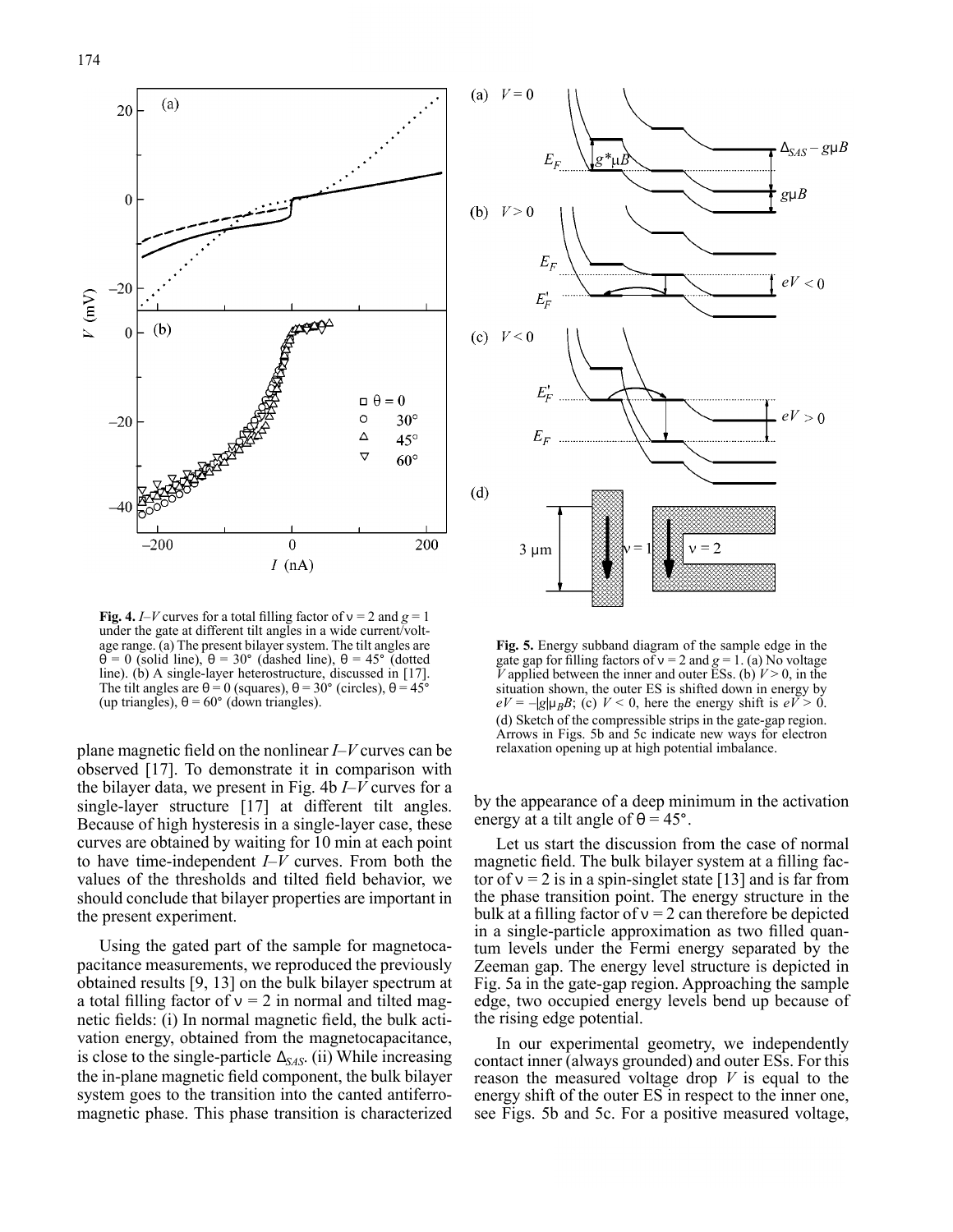$V > 0$ , the outer ES is shifted down in energy by a value of  $eV < 0$ . It can be seen from Fig. 5b that, at the value of the voltage  $V = V_{\text{th}}^+ = -|g| \mu B/e$  (where *g* is the bare *g* factor,  $e < 0$  is the electron charge), the lowest (the only occupied in both ESs) energy level is flattened between two ESs, so that electrons can easily move from one ES into the other. Thus, starting from the  $eV_{\text{th}}^{+} = -|g| \mu B$ , electrons can be transferred between ESs by vertical relaxation in the inner ES between two spin-split levels and move along the lowest energy level to the outer ES, see Fig. 5b. This positive voltage  $V_{th}^{+}$  is characterized by a sharp rise in the current; i.e., it is a threshold voltage for the positive branch of the *I–V* curve. It is a reason for the experimentally observed  $V_{\text{th}}^{\dagger}$  to be close to the bare Zeeman gap. On the other hand, a negative voltage shifts the outer ES up in energy. Electrons always have to tunnel through the potential barrier from the outer ES into the inner one. This tunneling is only possible from the occupied states in the outer ES either into the empty states in the inner ES or into the excited energy states in it. The latter process (with further vertical relaxation in the inner ES to the Fermi level) is more likely for  $eV > E_a$ , where  $E_a$  is the energy of the first excited state. For this reason, experimental *I–V* traces change their slopes at  $eV = E_a$ , which we refer to as the negative threshold voltage  $V_{th}$ . As we know from bulk spectrum investigations, at a filling factor of  $v = 2$ , the first excited state is separated from the ground state

by  $\Delta_{SAS}$ . It is a reason for  $V_{th}^-$  to be close to  $\Delta_{SAS}$  in normal magnetic field.

For an increase of the in-plane magnetic field component, the Coulomb interaction becomes more and more important, so that the simple single-particle picture described above is no longer adequate. In the bulk, the quantum levels are mixed into a new ground state of the system, which is separated from the excited state by a very low energy at the transition point [10]. Approaching the sample edge, the electron concentration is diminishing due to the edge potential. The local filling factor is still  $v = 2$  before the inner ES and becomes  $v = 1$  in between the inner and outer ESs (see Fig. 5d). The energy structure at the edge is determined by the local filling factor, so the system is still at  $v = 2$ ground state before the inner ES and changes to the  $v = 1$ ground state between two ESs. In the inner ES, the electron concentration changes from the value corresponding to  $v = 1$  to the value  $v = 2$ .

The electron system in the vicinity of the  $v = 1$ incompressible strip can be described as  $a v = 1$  ground quantum Hall state with some amount of electron excitations (right side of  $v = 1$  strip in Fig. 5d), or as a  $v = 1$ ground quantum Hall state with some amount of holes, on the opposite side of the  $v = 1$  strip. It is the edge potential in the  $v = 1$  incompressible strip that separates electrons and holes on both sides of the strip. Consequently, the main result of our experiment should be interpreted as a practical disappearance of this potential barrier (or, possibly, of the incompressible  $v = 1$  strip itself) under conditions of the canted antiferromagnetic phase in the bulk. In these conditions, electrons can freely move between ESs without spin-flips, so there is no reason both for the nonlinear behavior of experimental *I–V* traces and for the hysteresis on them.

We used a quasi-Corbino sample geometry with independent contacts to different edge states in the quantum Hall effect regime to investigate the edge spectrum of a bilayer electron system at a total filling factor of  $v = 2$ . By analyzing nonlinear  $I-V$  curves in normal and tilted magnetic fields, we found that the edge energy spectrum is in a close connection with the bulk one. At the bulk transition spin-singlet–canted antiferromagnetic phase, the *I–V* traces become linear, indicating the disappearance of the potential barrier between  $v = 1$  ground state with some amount of electron excitations and the  $v = 1$  ground state with some amount of holes at the edge of the sample.

We wish to thank Dr. A.A. Shashkin for help during the experiments and discussions. We gratefully acknowledge financial support by the Deutsche Forschungsgemeinschaft, SPP "Quantum Hall Systems," under grant no. LO 705/1–2. The part of the work performed in Russia was supported by the Russian Foundation for Basic Research and the programs "Nanostructures" and "Mesoscopies" from the Russian Ministry of Sciences. V.T.D. acknowledges support by the A. von Humboldt foundation. E.V.D. acknowledges support by the Russian Science Support Foundation.

## REFERENCES

- 1. M. Büttiker, Phys. Rev. B **38**, 9375 (1988).
- 2. D. B. Chklovskii, B. I. Shklovskii, and L. I. Glazman, Phys. Rev. B **46**, 4026 (1992).
- 3. For a review see R. J. Haug, Semicond. Sci. Technol. **8**, 131 (1993).
- 4. G. Müller, E. Diessel, D. Wiess, *et al.*, Surf. Sci. **263**, 280 (1992).
- 5. A. Würtz, R. Wildfeuer,A. Lorke, *et al.*, Phys. Rev. B **65**, 075303 (2002).
- 6. G. Müller, D. Weiss, A. V. Khaetskii, *et al.*, Phys. Rev. B **45**, 3932 (1992).
- 7. A. Sawada, Z. F. Ezawa, H. Ohno, *et al.*, Phys. Rev. Lett. **80**, 4534 (1998); A. Sawada, Z. F. Ezawa, H. Ohno, *et al.*, Phys. Rev. B **59**, 14888 (1999).
- 8. V. Pellegrini, A. Pinczuk, B. S. Dennis, *et al.*, Phys. Rev. Lett. **78**, 310 (1997); V. Pellegrini, A. Pinczuk, B. S. Dennis, *et al.*, Science **281**, 799 (1998).
- 9. V. S. Khrapai, E. V. Deviatov, A. A. Shashkin, *et al.*, Phys. Rev. Lett. **84**, 725 (2000).